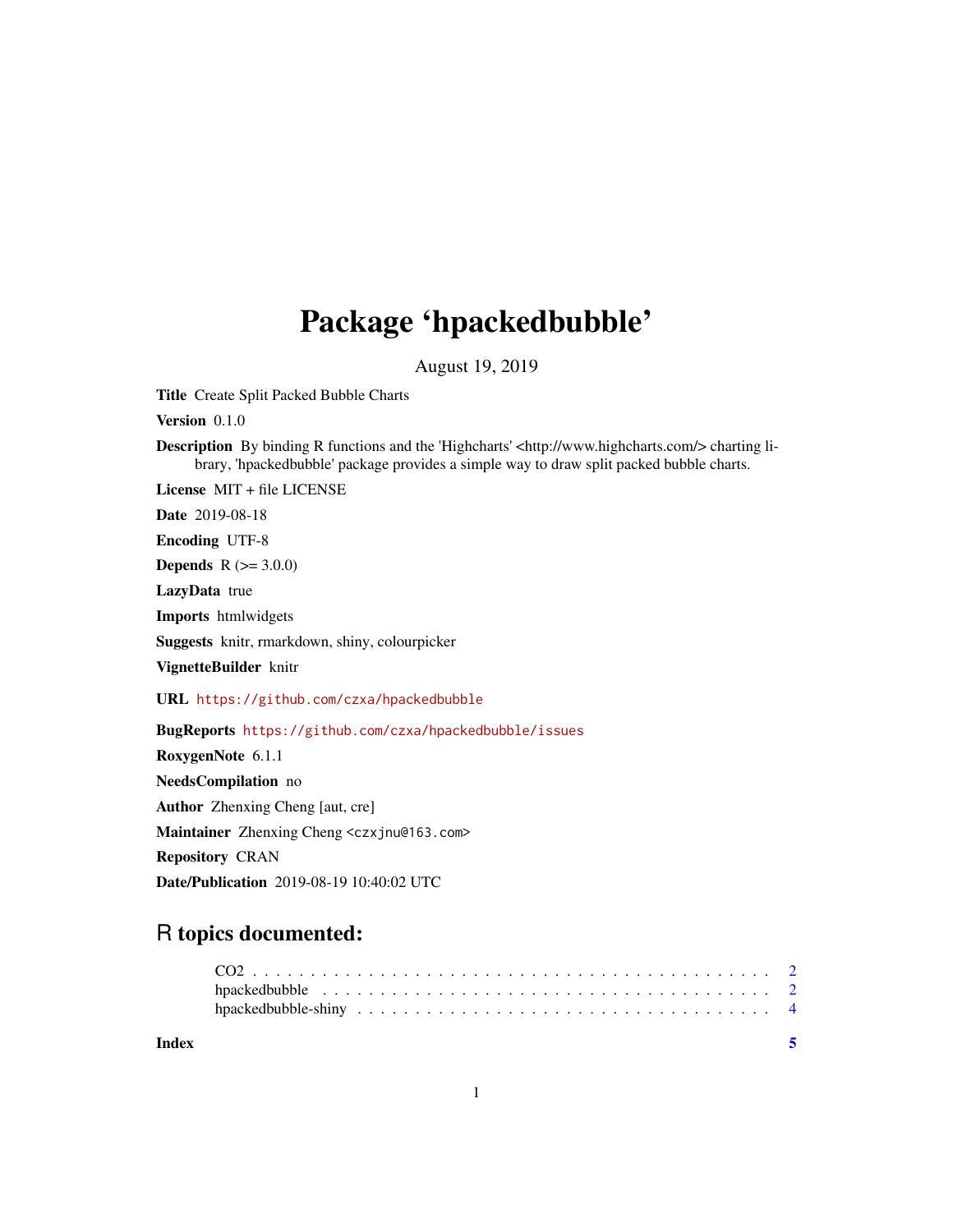### <span id="page-1-0"></span>Description

Carbon emissions around the world (2014)

### Usage

CO2

### Format

A tibble data frame with 116 rows and 3 variables.

hpackedbubble *Create Split Packed Bubble Charts*

### Description

By binding R functions and the 'Highcharts' <http://www.highcharts.com/> charting library, 'hpackedbubble' package provides a simple way to draw split packed bubble charts.

## Usage

```
hpackedbubble(cat, name, value, theme = "sandsignika", width = NULL,
 height = NULL, title = "", titleAlign = "center",
 titleSize = "20px", titleColor = "#333333", subtitle = "",
  subtitleAlign = "center", subtitleSize = "",
  subtitleColor = "#666666",
  pointFormat = "<b>{point.name}:</b> {point.y}", split = 1,
 packedbubbleMinSize = "50%", packedbubbleMaxSize = "250%",
 packedbubbleZMin = 0, packedbubbleZmax = 1000,
  gravitational = 0.0625, seriesInteraction = 1,
  dragBetweenSeries = 1, parentNodeLimit = 1, dataLabels = 1,
  dataLabelsformat = "{point.name}", dataLabelsFilter = 250,
  dataLabelsColor = "black")
```
## Arguments

| cat   | category verctor;                                                                                                       |
|-------|-------------------------------------------------------------------------------------------------------------------------|
| name  | name vector;                                                                                                            |
| value | value vector;                                                                                                           |
| theme | chart theme, you can use these themes: darkgreen/darkblue/avocado/darkunica/gray/<br>gridlight/grid/sandsignika/sunset; |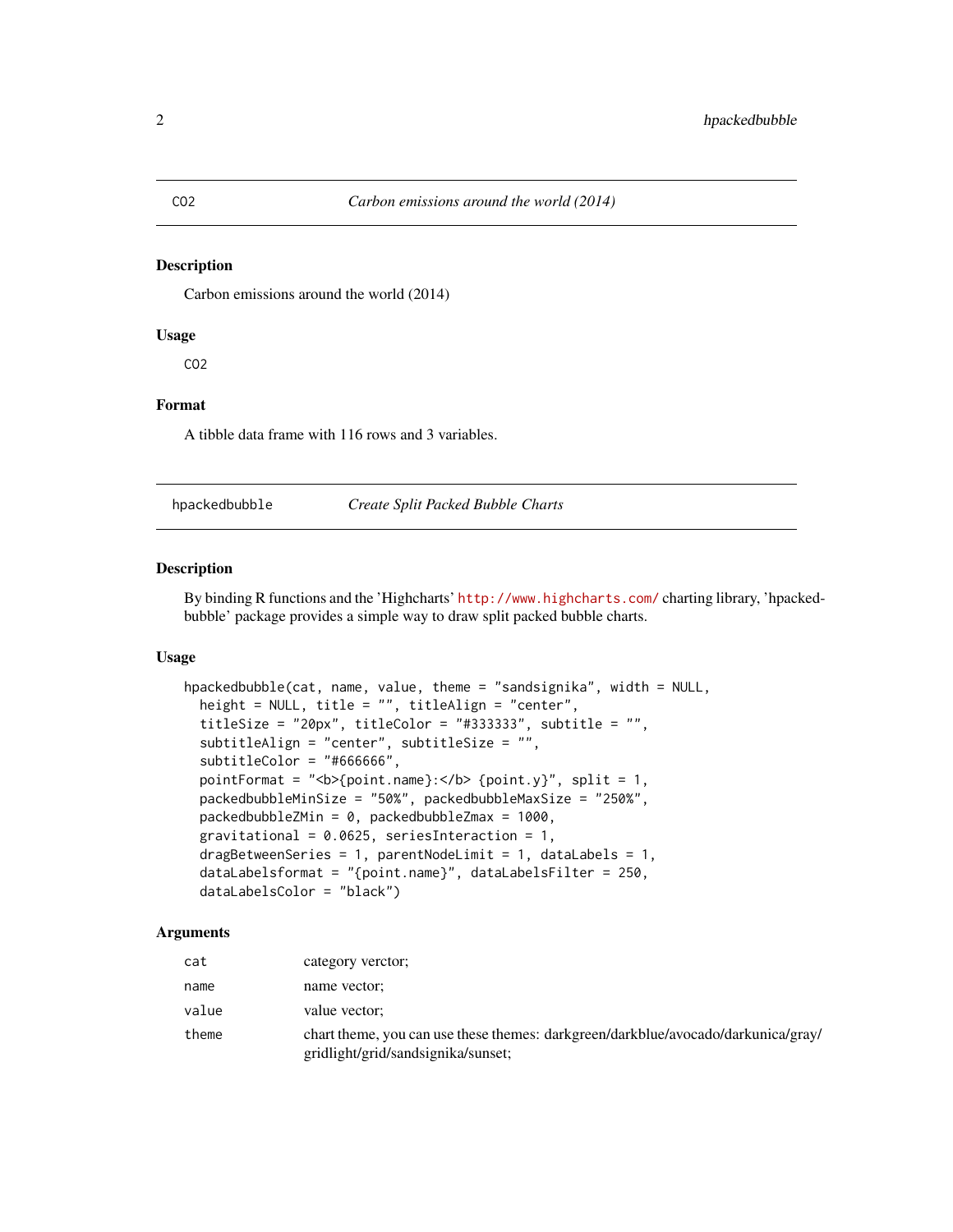# hpackedbubble 3

| width               | chart width, for example, "100%";                                                                                                     |  |  |
|---------------------|---------------------------------------------------------------------------------------------------------------------------------------|--|--|
| height              | chart height, for example, "400px";                                                                                                   |  |  |
| title               | title;                                                                                                                                |  |  |
| titleAlign          | title alignment, left/center/right;                                                                                                   |  |  |
| titleSize           | title size, like "20px";                                                                                                              |  |  |
| titleColor          | title color, like "#333333";                                                                                                          |  |  |
| subtitle            | subtitle;                                                                                                                             |  |  |
| subtitleAlign       | subtitle alignment, left/center/right;                                                                                                |  |  |
| subtitleSize        | subtitle size, like "16px";                                                                                                           |  |  |
| subtitleColor       | subtitle color, like "#666666"                                                                                                        |  |  |
| pointFormat         | The HTML of the point's line in the tooltip.                                                                                          |  |  |
| split               | Whether to split series into individual groups or to mix all series together. 1<br>means to split, 0 means to not, defaults to split; |  |  |
| packedbubbleMinSize |                                                                                                                                       |  |  |
|                     | Minimum bubble size. Defaults to '50%';                                                                                               |  |  |
| packedbubbleMaxSize | Maximum bubble size. Defaults to '250%';                                                                                              |  |  |
| packedbubbleZMin    |                                                                                                                                       |  |  |
|                     | The minimum for the $Z$ value range. Defaults to 0, you can use the lowest $Z$<br>value in the data;                                  |  |  |
| packedbubbleZmax    |                                                                                                                                       |  |  |
|                     | The maximum for the Z value range. Defaults to 1000, you can use the highest<br>Z value in the data;                                  |  |  |
| gravitational       | Gravitational const used in the barycenter force of the algorithm. Defaults to<br>0.0625.                                             |  |  |
| seriesInteraction   |                                                                                                                                       |  |  |
|                     | Whether series should interact with each other or not. 1 means to true, 0 means<br>to false, defaults to 1;                           |  |  |
| dragBetweenSeries   | In case of split series, this option allows user to drag and drop points between                                                      |  |  |
|                     | series, for changing point related series. 1 means to true, 0 means to false,<br>defaults to 1;                                       |  |  |
| parentNodeLimit     |                                                                                                                                       |  |  |
|                     | Whether bubbles should interact with their parentNode to keep them inside. 1<br>means to true, 0 means to false, defaults to 1;       |  |  |
| dataLabels          | Options for the series data labels, appearing next to each data point. 1 means to<br>true, 0 means to false, defaults to 1;           |  |  |
| dataLabelsformat    |                                                                                                                                       |  |  |
| dataLabelsFilter    | Data labels' format                                                                                                                   |  |  |
|                     | Show data labels while 'value' larger than dataLabelsFilter. defaults to 250.                                                         |  |  |
| dataLabelsColor     |                                                                                                                                       |  |  |
|                     | Data labels' color, defaults to black.                                                                                                |  |  |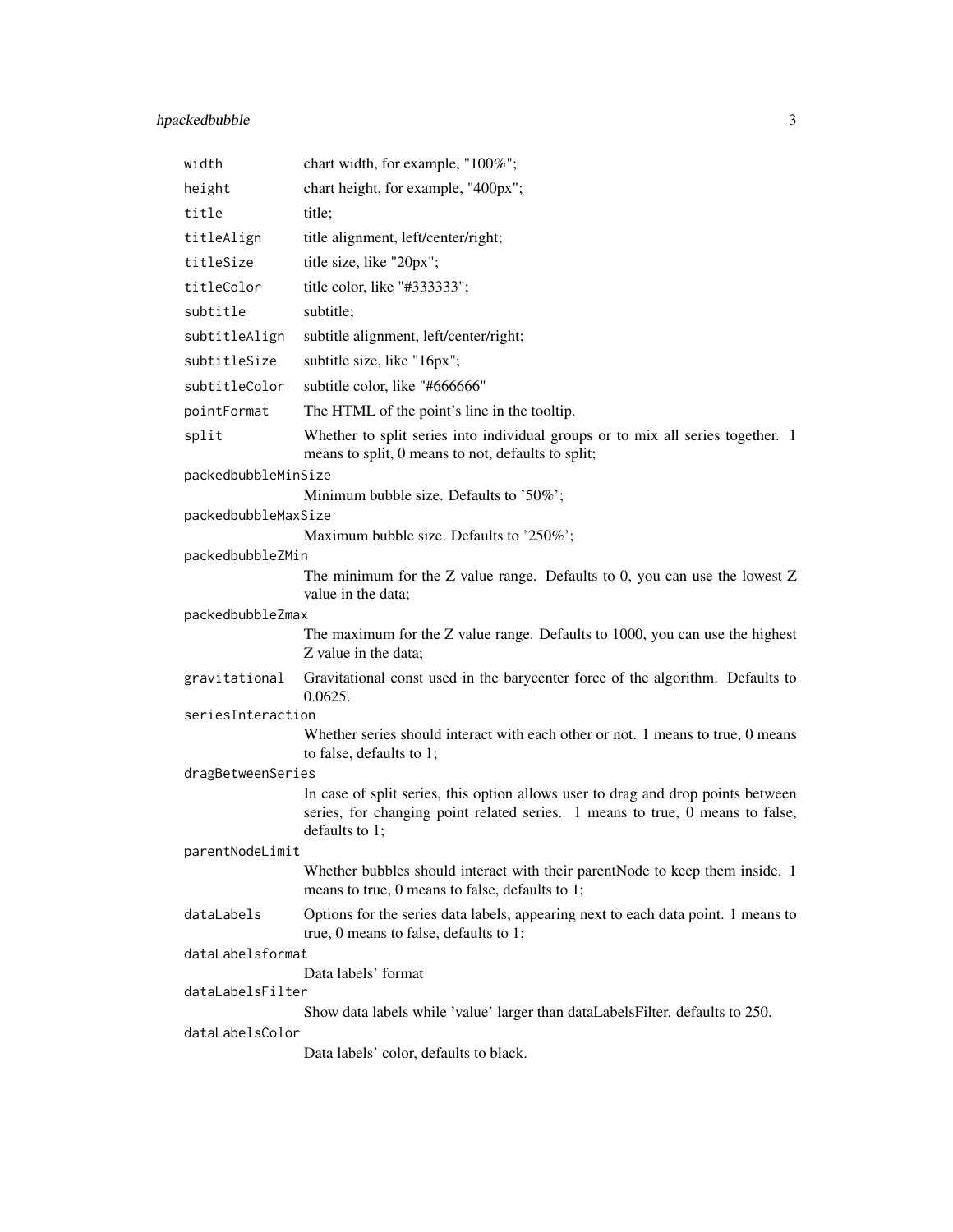# Examples

```
library(hpackedbubble)
if (interactive()) {
  hpackedbubble(CO2$continent, CO2$country, CO2$CO2)
}
```
hpackedbubble-shiny *Shiny bindings for hpackedbubble*

# Description

Output and render functions for using hpackedbubble within Shiny applications and interactive Rmd documents.

### Usage

```
hpackedbubbleOutput(outputId, width = "100%", height = "400px")
```
renderHpackedbubble(expr, env = parent.frame(), quoted = FALSE)

# Arguments

| outputId      | output variable to read from                                                                                                      |
|---------------|-----------------------------------------------------------------------------------------------------------------------------------|
| width, height | Must be a valid CSS unit (like '100%', '400px', 'auto') or a number, which<br>will be coerced to a string and have 'px' appended. |
| expr          | An expression that generates a hpacked bubble                                                                                     |
| env           | The environment in which to evaluate expr.                                                                                        |
| quoted        | Is expr a quoted expression (with $\text{quote}()$ )? This is useful if you want to save<br>an expression in a variable.          |

<span id="page-3-0"></span>